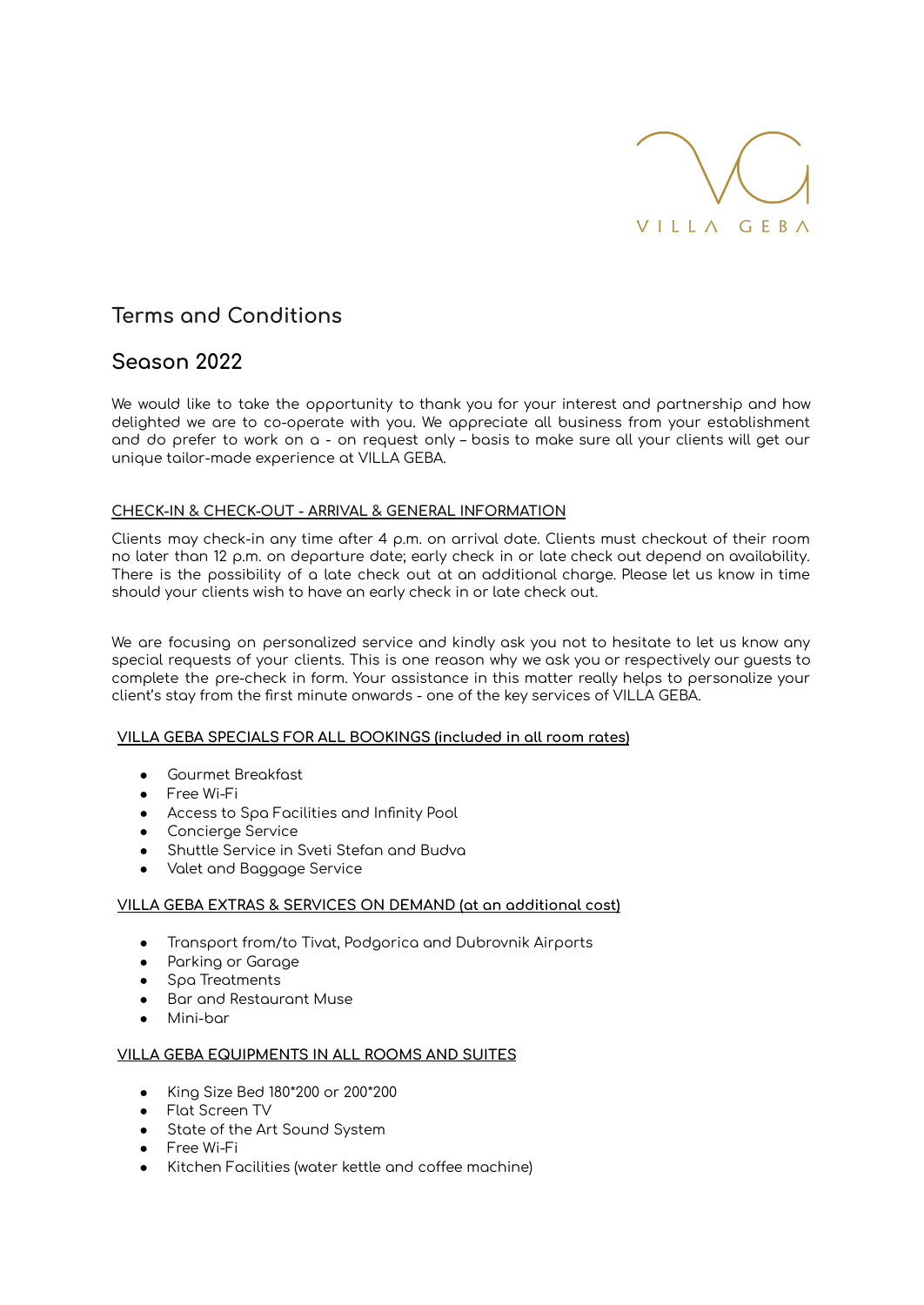- Safe Box
- Mini-bar
- Bath Amenities
- Bathrobes
- Hairdryer
- Beach Towels, Flip flops and Beach Bag

## **VILLA GEBA SPA**

Jacuzzi, Sauna, Hammam, Ice Fountain, Recreation Area, Treatment Room, Treatments by "Terrake", Heated Infinity Outdoor Pool, Terrace with Sunbeds.

#### **MUSE RESTAURANT AND BAR**

Breakfast from 07:00 till 11:00 Lunch and Snacks from 12:00 till 17:00 Dinner from 19:00 till 23:00 Bar from 12:00 till the End Outdoor Bar from 12:00 till 23:00

#### **DRESS CODE**

The dress code at VILLA GEBA from morning to evening is smart casual, at the pool beachwear, in the Sauna we do not have restrictions.

Exceptions are Christmas Eve and New Year's Eve when we do ask our guests when visiting the restaurant and the bar to consider black tie to make the evenings more magical.

#### **DEPOSIT**

A deposit of 50 % of the total amount for the stay must be paid upon reservation. Full pre-payment of the total amount of the stay is due 14 days before the guest arrival. Payment to the hotel can be made by the following methods: By credit card, filling in and signing the hotel authorization form mentioning credit card number, expiry date, and 3 digits crypt code. Or by bank transfer to the hotel bank account (bank transfer fees are at the charge of the client).

Noncompliance with the above conditions can result in the cancellation of the reservation.

#### **CANCELLATION**

#### **Mid-season and Low Season:**

- In the case of cancellation up to 7 days prior to arrival; no penalty, deposit is fully refundable.
- In the case of cancellation from 7 to 3 days prior to arrival; 50% will be charged.
- In the case of cancellation less than 3 days prior to arrival; 100% will be charged.

#### **High Season:**

- In the case of cancellation up to 15 days prior to arrival; no penalty, deposit is fully refundable.
- In the case of cancellation from 15 to 7 days prior to arrival; 50% will be charged.
- In the case of cancellation less than 7 days prior to arrival; 100% will be charged.

#### **For all reservations:**